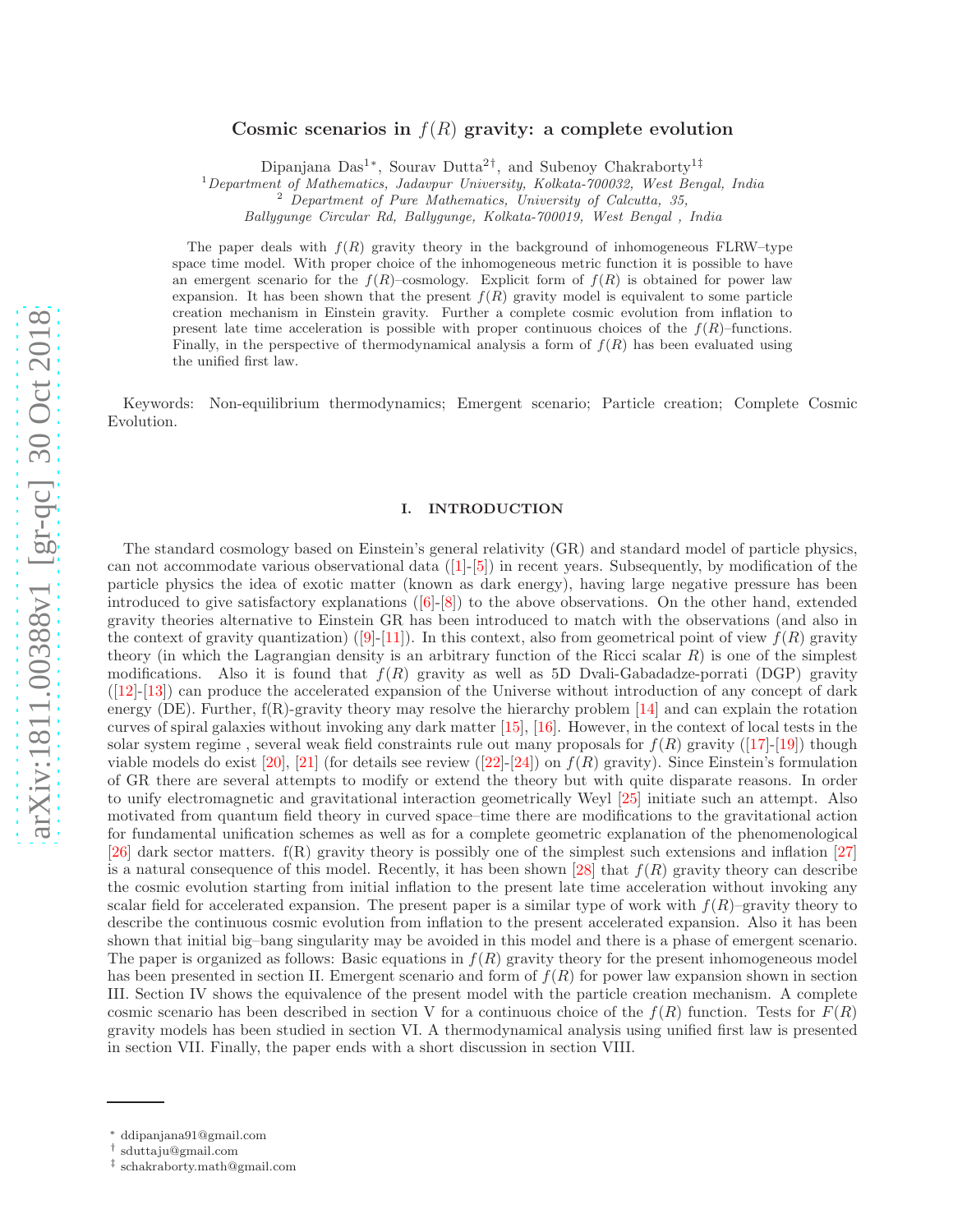# II. BASIC EQUATIONS IN  $f(R)$  GRAVITY THEORY AND INHOMOGENEOUS FLRW–TYPE MODEL

In  $f(R)$  gravity, the action can be written as

$$
A = \frac{1}{2\kappa} \int \sqrt{-g} f(R) d^4 x + \int d^4 x \sqrt{-g} \mathcal{L}_m(g_{\mu\nu}, \psi), \tag{1}
$$

where  $f(R)$  is an arbitrary function of the Ricci scalar R,  $\mathcal{L}_m$  is matter Lagrangian density with metric tensor  $g_{\mu\nu}$  coupled to matter source denoted by  $\psi$  and  $\kappa = 8\pi G$  is the usual gravitational coupling. Now variation of the above action with respect to the metric coefficients gives the fourth order field equations as

$$
F(R)R_{\mu\nu} - \frac{1}{2}f(R)g_{\mu\nu} - \nabla_{\mu}\nabla_{\nu}F(R) + g_{\mu\nu}\Box F(R) = \kappa T_{\mu\nu},\tag{2}
$$

where

<span id="page-1-1"></span><span id="page-1-0"></span>
$$
T_{\mu\nu} = \frac{2}{\sqrt{-g}} \frac{\partial(\sqrt{-g}\mathcal{L}_m)}{\partial g^{\mu\nu}},\tag{3}
$$

is the stress–energy tensor of the matter field, and  $\square = g^{\mu\nu} \nabla_{\mu} \nabla_{\nu}$  is the D'Alembertian operator and  $F(R) =$  $\frac{df(R)}{dR}$ . Considering the trace of the field equations [\(2\)](#page-1-0) we obtain

$$
3\Box F(R) + RF(R) - 2f(R) = \kappa T,\tag{4}
$$

<span id="page-1-2"></span>which shows that  $F(R)$  can be interpreted as a dynamical scalar degree of freedom of the theory with  $T = T^{\mu}_{\mu}$  $g^{\mu\nu}T_{\mu\nu}$ , the trace of the stress–energy tensor. Now using [\(4\)](#page-1-1) in [\(2\)](#page-1-0) after some algebraic manipulation one gets (with  $\kappa = 1$ ) [\[29\]](#page-11-20)

$$
G_{\mu\nu} = \frac{1}{F}T_{\mu\nu} + \frac{1}{F}\left(\nabla_{\mu}\nabla_{\nu}F - g_{\mu\nu}N\right)
$$
\n(5)

with

$$
N(t,r) = \frac{1}{4} \left( RF + \Box F + T \right). \tag{6}
$$

Although it is evident that the Universe is fundamentally not homogeneous on the scale of galaxies clusters and super–clusters there is clumping of matter, still homogeneous models of the Universe are widely used due to the elegance and simplicity of these models. However, at the very early era of evolution, the Universe was very likely to be in a state of much disorder (i.e., inhomogeneity). So it is interesting to have emergent scenario as well as inflationary era with inhomogeneous space-time model. Further, it is found that local inhomogeneities on account of their back reaction on the metric can produce apparent acceleration of the Universe [\[30\]](#page-11-21), [\[31\]](#page-11-22). Thus accelerated expansion may be due to inhomogeneous models of the Universe rather than introduction of dark energy. The simplest inhomogeneous toy modes corresponding to spherical symmetry are (i) inhomogeneous FLRW model [\[32](#page-11-23), [33\]](#page-11-24) and (ii) Lemaitre-Tolman-Bondi (LTB) model [\[34\]](#page-11-25)–[\[38\]](#page-11-26) of the Universe.

<span id="page-1-3"></span>The present work deals with spherically symmetric inhomogeneous (FLRW–type) space–time having line element

$$
ds^{2} = -dt^{2} + a^{2}(t) \left[ \frac{dr^{2}}{1 - \frac{b(r)}{r}} + r^{2} d\Omega_{2}^{2} \right],
$$
\n(7)

where  $a(t)$  is the usual scale factor,  $b(r)$  is an arbitrary function of r and  $d\Omega_2^2 = d\theta^2 + \sin^2 \theta d\phi^2$  is the metric on the unit 2–sphere.

<span id="page-1-5"></span>Now the explicit form of the field equations [\(5\)](#page-1-2) for the metric [\(7\)](#page-1-3) can be written as

<span id="page-1-4"></span>
$$
3H^2 + \frac{b'}{a^2r^2} = \frac{\rho}{F} + \frac{\rho_g(r,t)}{F},\tag{8}
$$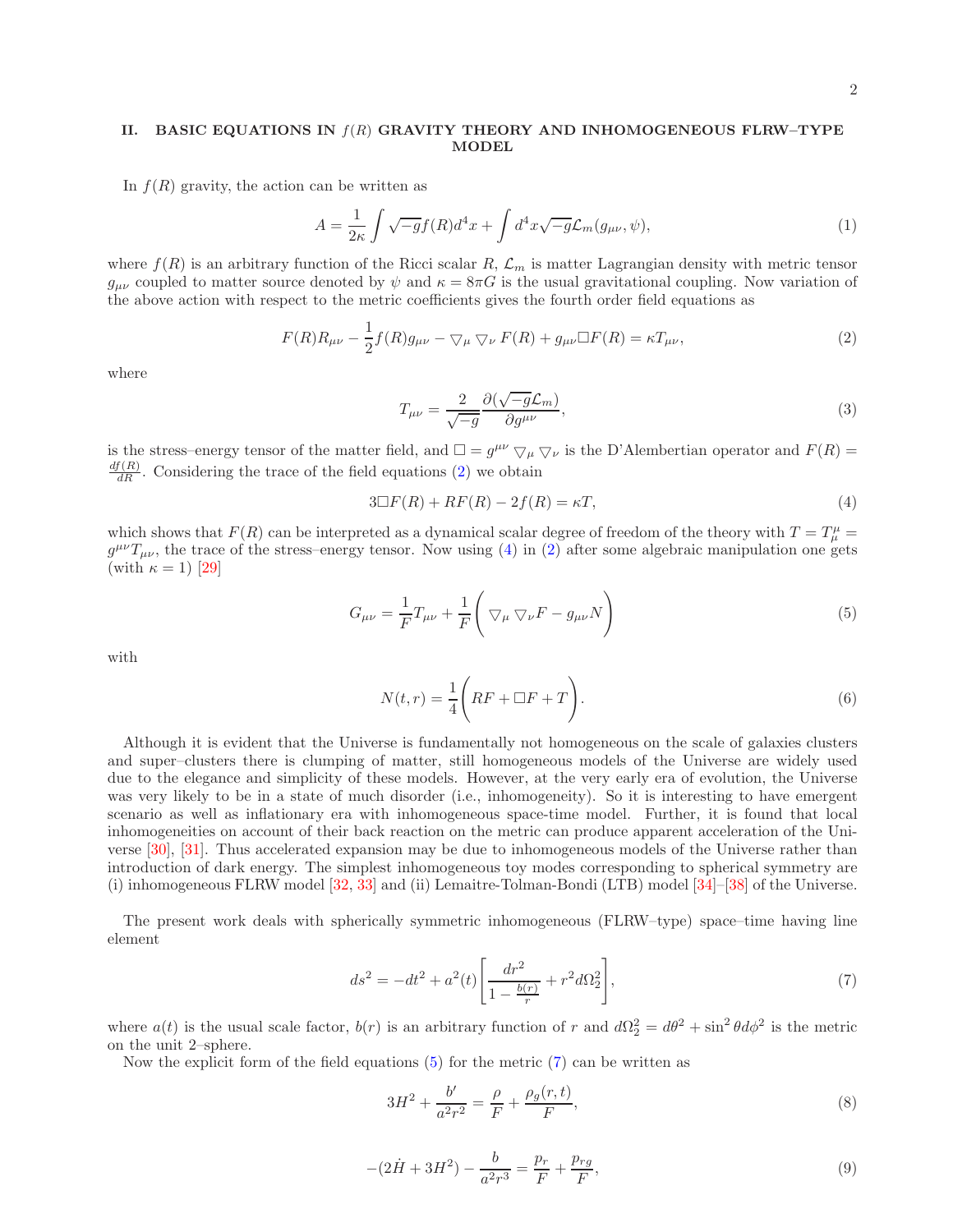<span id="page-2-0"></span>and

$$
-(2\dot{H} + 3H^2) - \frac{b - rb'}{2a^2r^3} = \frac{p_t}{F} + \frac{p_{tg}(r,t)}{F}.
$$
\n(10)

<span id="page-2-1"></span>Here  $\rho = \rho(r, t)$ ,  $p_r = p_r(r, t)$  and  $p_t = p_t(r, t)$  are the energy density, radial and transverse pressure of the cosmic anisotropic fluid under consideration. The conservation relations  $(T^{\nu}_{;\nu}=0)$  for this anisotropic matter are

$$
\frac{\partial \rho}{\partial t} + H(3\rho + p_r + 2p_t) = 0,\tag{11}
$$

$$
\frac{\partial p_r}{\partial r} = \frac{2}{r}(p_t - p_r). \tag{12}
$$

<span id="page-2-2"></span>Similarly,  $p_g$ ,  $p_{rg}$  and  $p_{tg}$  are the energy density and pressure components of a hypothetical curvature fluid having expressions:

<span id="page-2-6"></span>
$$
\rho_g = N + \ddot{F}, \n p_{rg} = -N - H\dot{F} + \frac{r - b}{a^2r}F' - \frac{(b - rb')}{2a^2r^2}F', \n p_{tg} = -N - H\dot{F} + \frac{(r - b)}{a^2r^2}F'.
$$
\n(13)

with an over dot and dash denoting differentiation with respect to cosmic time and radial coordinate respectively. Hence the field equations [\(8\)](#page-1-4)–[\(10\)](#page-2-0) can be interpreted as the Einstein field equations with non-interacting two– fluids. Further the expression for scalar curvature for the present space–time model is

$$
R = 6(\dot{H} + 2H^2) + \frac{2b'}{a^2r^2}.
$$
\n(14)

### III.  $f(R)$ -GRAVITY SOLUTIONS AND EMERGENT SCENARIO

In order to obtain solutions for the  $f(R)$  gravity cosmology we assume the inhomogeneous function  $b(r)$  as

<span id="page-2-8"></span>
$$
b(r) = b_0 \left(\frac{r}{r_0}\right)^3 + d_0,\tag{15}
$$

where  $b_0$ ,  $d_0$  and  $r_0$  are constants.

This choice of  $b(r)$  is such that the scalar curvature R becomes a function of 't' alone:

<span id="page-2-3"></span>
$$
R = 6(\dot{H} + 2H^2 + \frac{b_0}{a^2 r_0^3}).
$$
\n(16)

<span id="page-2-5"></span><span id="page-2-4"></span>Now using this choice of  $b$  in the field equations  $(8)-(10)$  $(8)-(10)$  we write the fluid components as

$$
\rho = 3H^2\psi(t), \qquad \rho_g = \frac{3b_0}{a^2r_0^3}, \qquad (17)
$$

$$
p_r = \psi(t) \left\{ - (2\dot{H} + 3H^2) - \frac{d_0}{a^2 r^3} \right\} - H \dot{\psi}(t), \tag{18}
$$

<span id="page-2-7"></span>
$$
p_t = \psi(t) \left\{ - (2\dot{H} + 3H^2) + \frac{d_0}{2a^2r^3} \right\} - H\dot{\psi}(t),\tag{19}
$$

$$
p_{rg} = p_{tg} = -\frac{b_0}{a^2 r_0^3} + H\dot{\psi}(t),\tag{20}
$$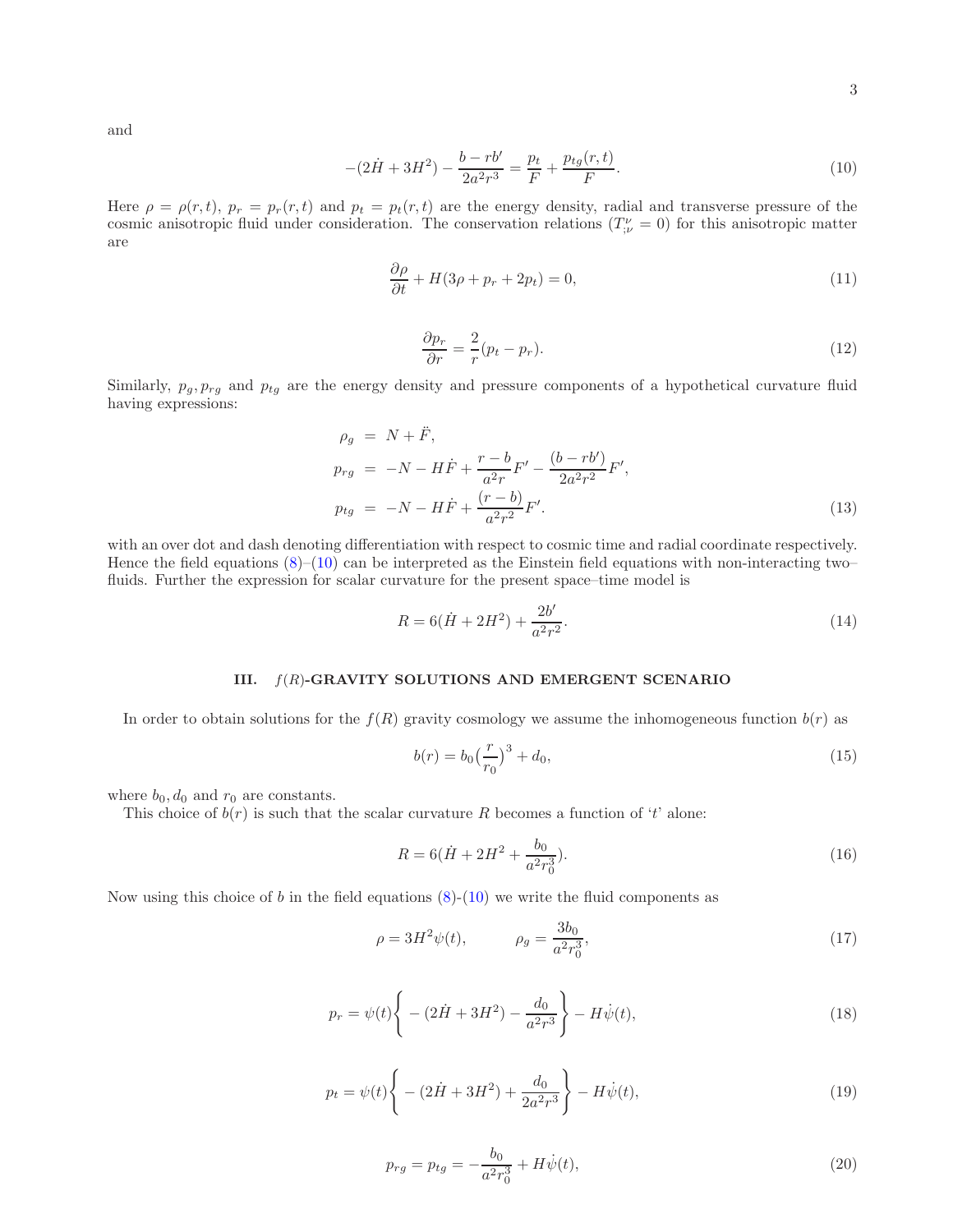with  $\psi(t) = F(R)$ .

Thus the hypothetical curvature fluid is homogeneous and isotropic in nature while the cosmic fluid is chosen as inhomogeneous and anisotropic in nature. Also it is easy to see that the above choice of the matter distribution satisfy the conservation relations [\(11\)](#page-2-1) and [\(12\)](#page-2-2). Here the constant ' $d_0$ ' is termed as inhomogeneous factor because for  $d_0 = 0$  we have the usual FLRW model of the space–time with  $b_0$  as the curvature scalar, and the model is inhomogeneous if  $d_0 \neq 0$ .

In the homogeneous case (i.e.,  $d_0 = 0$ ) if the cosmic fluid is assumed to be perfect fluid with  $p = w\rho$  ( $p_r =$  $p_t = p$  as the equation of the state then from equations [\(17\)](#page-2-3) and [\(18\)](#page-2-4) (or [\(19\)](#page-2-5)) we have

$$
3(1+w)H = -\frac{2\dot{H}}{H} - \frac{\dot{\psi}(t)}{\psi(t)},
$$
\n(21)

which on integration gives

$$
\psi(t) = \frac{\psi_0}{\left[H^2\{\exp\int 3(1+w)\frac{da}{a}\}\right]},\tag{22}
$$

with  $\psi_0$ , a constant of integration.

So for constant equation of state parameter

$$
\psi(t) = \frac{\psi_0}{[H^2 \cdot a^{3(1+w)}]}.
$$
\n(23)

Assuming power law form of expansion of the Universe (i.e.,  $a = a_0 t^n$ ) one gets

$$
\psi(t) = \frac{\frac{\psi_0}{\left[n^2 \cdot a_0^{3(1+w)}\right]}}{t^{\{3nw + (3n-2)\}}}
$$

and it can be expressed as a power law form of the scalar curvature for  $n = 1$  as

<span id="page-3-1"></span>
$$
F(R) = \phi_0 R^{\frac{3w+1}{2}},\tag{24}
$$

and for  $n = 2$ , we have

<span id="page-3-2"></span>
$$
F(R) = \phi_1 \left\{ \frac{R}{1 - \sqrt{1 + \xi R}} \right\}^{3w+2},
$$
\n(25)

with  $\phi_0$  and  $\phi_1$  are constants.

For the inhomogeneous case (i.e.,  $d_0 \neq 0$  if  $w_r = \frac{p_r}{\rho}$  and  $w_t = \frac{p_t}{\rho}$  are the equation of state parameters then from the equations  $(17)$ – $(19)$ , they are linearly related as

$$
w_t - w_r = \frac{d_0}{2(a^2H^2)r^3}.
$$
\n(26)

Let us choose

$$
w_r = \frac{d_0}{6(a^2H^2)r^3} \text{ and } w_t = \frac{-d_0}{3(a^2H^2)r^3},\tag{27}
$$

such that the conservation relations [\(11\)](#page-2-1) and [\(12\)](#page-2-2) are satisfied. Further, for this choice of equation of state using equations [\(17\)](#page-2-3)–[\(19\)](#page-2-5) one gets the differential equation in  $\psi$  as

<span id="page-3-0"></span>
$$
\frac{\dot{\psi}}{\psi} + 2\frac{\dot{H}}{H} + 3H = 0,
$$
  
i.e., 
$$
\psi = \frac{\psi_0}{(a^3 H^2)}.
$$
 (28)

Also, as above one can obtain  $\psi(t)$  as a power of scalar curvature if power law form of expansion of the Universe is assumed. On the otherhand, considering the hypothetical curvature fluid and comparing its energy density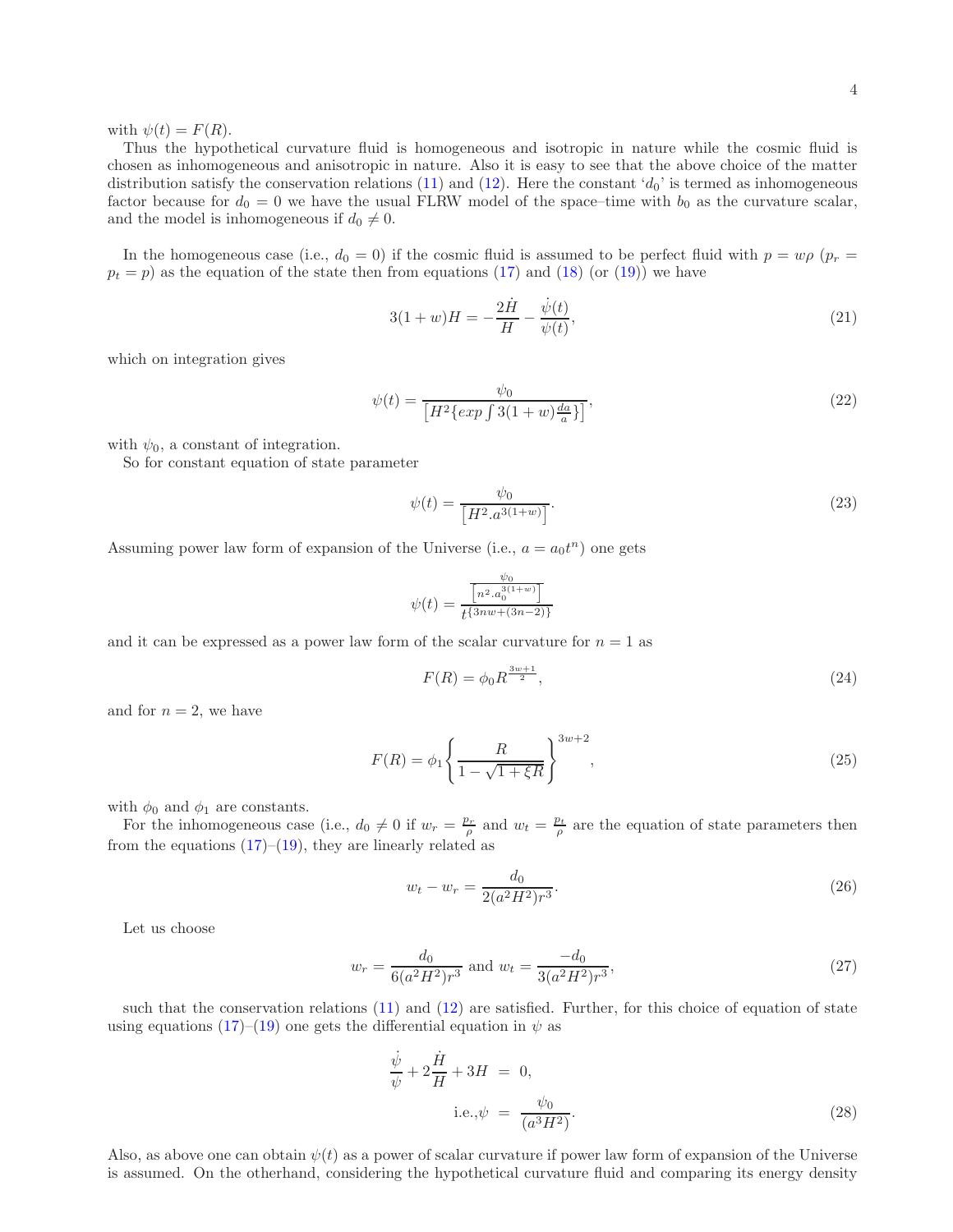and thermodynamic pressure from the equations [\(13\)](#page-2-6) and [\(17\)](#page-2-3), [\(20\)](#page-2-7) one obtains the differential equation in  $\psi$ as

$$
\ddot{\psi} - 2H\dot{\psi} - \frac{2b_0}{a^2r^3}\psi = 0,
$$
\n(29)

which has a simple solution

$$
\psi = \frac{\psi_0}{2} \int \frac{d(a^2)}{H},\tag{30}
$$

for inhomogeneous model with  $b_0 = 0$ . So for the power–law expansion  $F(R)$  takes the form  $R^{-(n+\frac{1}{2})}$ .

We shall now examine whether emergent scenario is possible for this inhomogeneous  $f(R)$  gravity model. In emergent scenario the form of the scale factor should be of the form:

$$
a = (a_0 + a_1 e^{\mu t})^{\alpha}, \ \mu, \alpha > 0. \tag{31}
$$

Then using this choice of  $a(t)$  and the inhomogeneous function  $b(r)$  from equation [\(15\)](#page-2-8), the explicit form of differential fluid components are (for  $d_0 \neq 0$ )

$$
\rho = \frac{3\psi_0}{a^3}, \ p_r = \frac{-d_0\psi_0}{a^5 H^2 r^3}, \ p_t = \frac{d_0\psi_0}{2a^5 H^2 r^3}, \tag{32}
$$

(i.e.,  $w_r = -\frac{1}{3}$  and  $w_t = \frac{1}{6}$ ) where the solution [\(28\)](#page-3-0) for  $\psi$  has been used. Note that

$$
\rho + p_r + 2p_t = \frac{3\psi_0}{a^3} > 0,
$$

so the strong energy condition (SEC) is always satisfied. Thus for emergent scenario the inhomogeneous and anisotropic cosmic fluid under consideration satisfies the SEC i.e., non–exotic in nature. Further, for this emergent scenario  $F(R)$  takes the form (for  $\alpha=1$ ):

$$
F(R) = \psi_0 \frac{R^{3(w+1)}}{\left[lR + \sqrt{m - zR - qR^2}\right]^2 \left[uR + \sqrt{m - zR - qR^2}\right]^{3w+1}},
$$
\n(33)

with  $l, m, z, u$  and q as a constant.

However, at emergent scenario the size of the Universe is so small (of the Planck order) that quantum field theory in curved space-time may be an adequate description. As a result the matter field must be quantized and we have the semi classical description of gravity as

$$
G_{\mu\nu} = \langle T_{\mu\nu} \rangle = \langle \psi | \hat{T}_{\mu\nu} | \psi \rangle.
$$

Here  $|\psi\rangle$  is a quantum state describing the early Universe and  $\hat{T}_{\mu\nu}$  is the quantum operator associated with the classical energy-momentum tensor of the matter field. Thus due to this quantum formulation Einstein-Hilbert action is modified with non-linear invariants of the curvature tensor or non-minimal couplings between matter and curvature due to perturbative expansion [\[39\]](#page-11-27). Thus due to this quantum effect the very early phase of the Universe is affected and as a result emergent scenario may be considered due to this quantum effect (trace anomaly) and eliminate the big-bang singularity.

### IV. EQUIVALENCE OF F(R) GRAVITY THEORY WITH PARTICLE CREATION MECHANISM

This section is an attempt to show the equivalence between  $f(R)$ gravity theory and the particle creation mechanism in Einstein gravity. In non equilibrium thermochemical prescription the particle creation rate is related to the dissipative pressure for adiabatic process as [\[40\]](#page-12-0)

<span id="page-4-0"></span>
$$
\Gamma = -3H \frac{\Pi}{p+\rho},\tag{34}
$$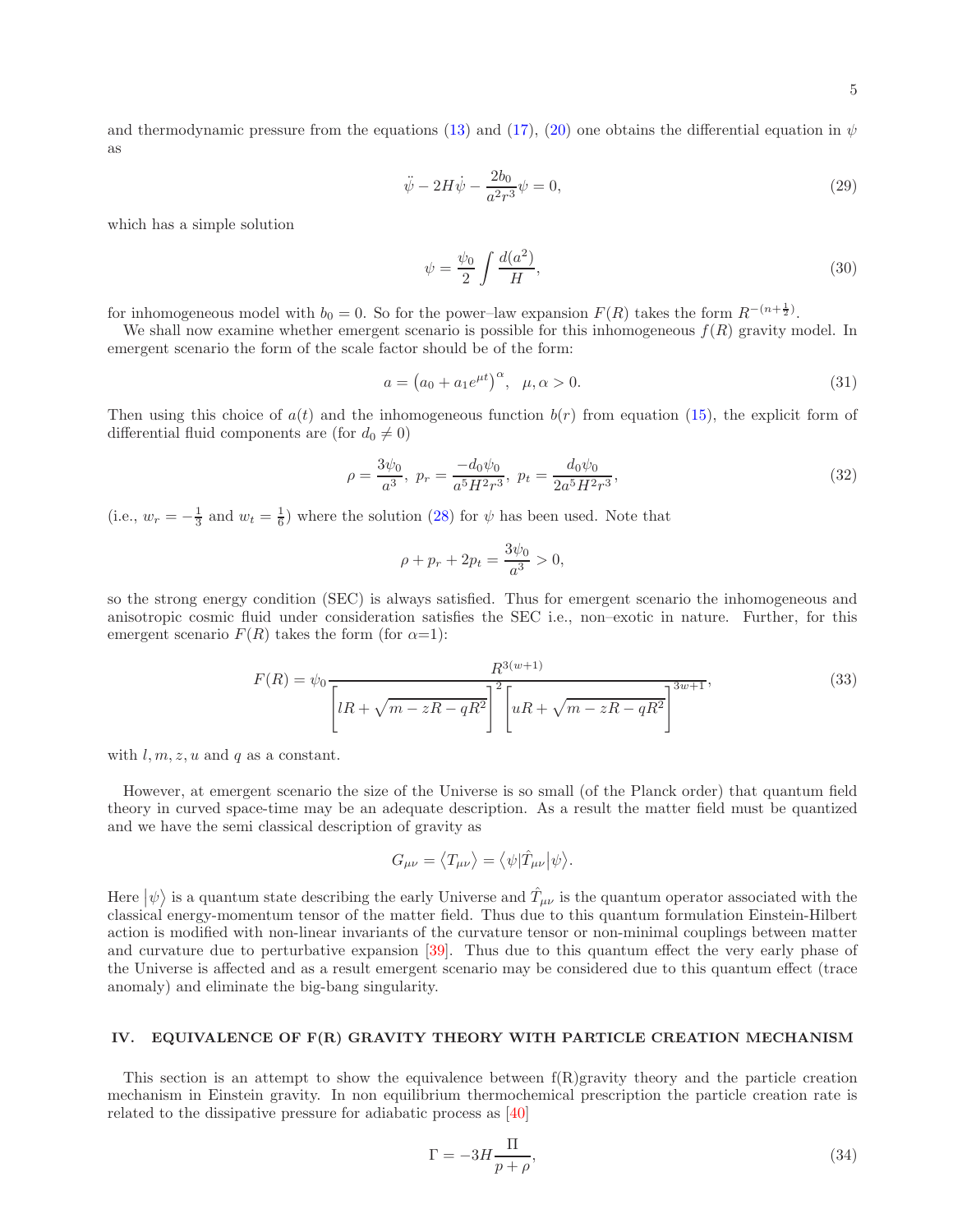where  $\Gamma$  is the particle creation rate,  $\Pi$  is the dissipative pressure and $(p,\rho)$ are the usual energy density and thermodynamic pressure of the dissipative fluid.

We shall now consider the present  $f(R)$  gravity model both for homogeneous(i.e  $d_0 = 0$ )and inhomogeneous (i.e.  $d_0 \neq 0$ ) cases separately.

# •Homogeneous Model: $(d_0 = 0)$

In this case, we have:  $p_{rg} = p_{tg}$  and  $p = p_r = p_t$ . So we assume that  $p = \omega \rho$ . Then from equation [\(9\)](#page-1-5) (or [\(10\)](#page-2-0))

$$
-(2\dot{H} + 3H^2) = \frac{p}{\psi(t)} + H\frac{\dot{\psi}}{\psi}.
$$

So comparing with Einstein gravity the dissipative pressure is given by

$$
\Pi=H\frac{\dot{\psi}}{\psi},
$$

so from the equation( $34$ ),

$$
\Gamma = \frac{-3H^2\frac{\dot{\psi}}{\psi}}{(1+\omega)\frac{\rho}{\psi}}.
$$

Now using  $(17)$  for  $\rho$  one gets

<span id="page-5-2"></span>
$$
\psi(t) = \psi_0 \exp\left[-\int (1+\omega)\Gamma dt\right].
$$
\n(35)

# •Inhomogenous Model: $(d_0 \neq 0)$

In this case the real fluid is inhomogeneous and anisotropic in nature. So for the field equations [\(9\)](#page-1-5) and [\(10\)](#page-2-0) using [\(20\)](#page-2-7) for  $p_{rg}$  and  $p_{tg}$ 

$$
-(2\dot{H} + 3H^2) = \frac{p_r}{\psi} + \left(H\frac{\dot{\psi}}{\psi} + \frac{d_0}{a^2r^3}\right)
$$

$$
-(2\dot{H} + 3H^2) = \frac{p_t}{\psi} + \left(H\frac{\dot{\psi}}{\psi} - \frac{d_0}{2a^2r^3}\right)
$$

Hence the dissipative pressure is also anisotropic with

$$
\Pi_r = \left( H \frac{\dot{\psi}}{\psi} + \frac{d_0}{a^2 r^3} \right), \Pi_t = \left( H \frac{\dot{\psi}}{\psi} - \frac{d_0}{2a^2 r^3} \right),\tag{36}
$$

as the radial and tangential components. As a result, the particle creation rate is also anisotropic in nature and we have

<span id="page-5-0"></span>
$$
\Gamma_r = -(1 + \omega_r)^{-1} \frac{\dot{\psi}}{\psi} - \frac{d_0}{a^2 r^3 H},
$$
  
i.e.,  $\psi = \psi_0 \exp\left[-\int \left((1 + \omega_r)\Gamma_r + \frac{(1 + \omega_r)d_0}{a^2 H r^3} dt\right)\right],$  (37)

and

<span id="page-5-1"></span>
$$
\Gamma_t = -(1 + \omega_r)^{-1} \frac{\dot{\psi}}{\psi} + \frac{d_0}{2a^2 r^3 H},
$$
  
i.e.,  $\psi(t) = \psi_1 \exp\left[\int \left\{ -(1 + \omega_r) \Gamma_t + \frac{(1 + \omega_t) d_0}{2a^2 H r^3} dt \right\} \right].$  (38)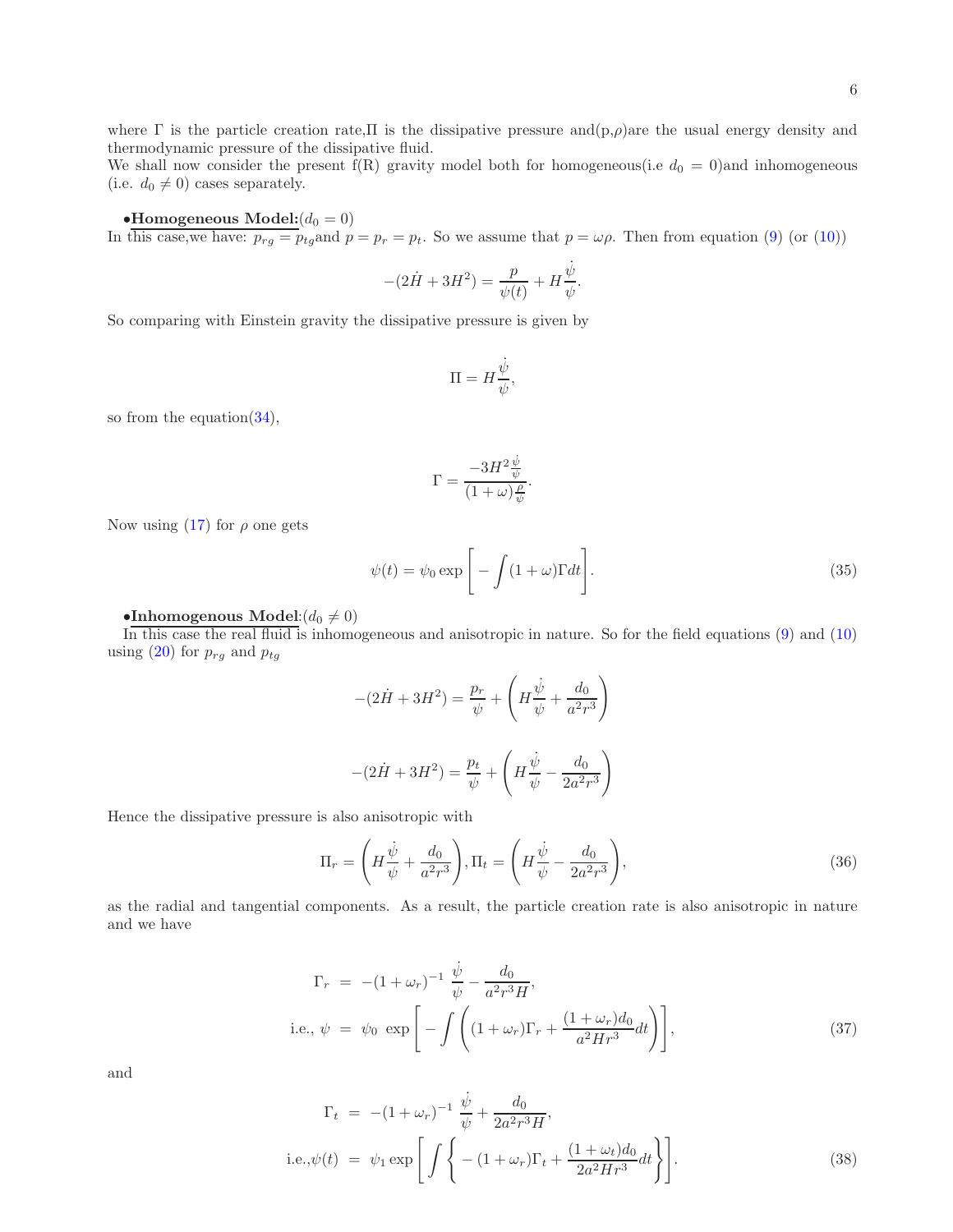It is to be noted that in this case( $\Gamma_r, \Gamma_t$ ) as well a ( $\omega_r, \omega_t$ ) are inhomogeneous (i.e. functions of r and t)but  $\psi$ in equations [\(37\)](#page-5-0) and [\(38\)](#page-5-1) is a function of "t" alone and they should be equal. So for consistency one should have the following choices:

$$
1 + w_r = w_{r_0}^{(t)} r^3, 1 + w_t = w_{t_0}^{(t)} r^3,
$$
  

$$
\Gamma_r = \frac{\Gamma_0(t)}{r^3}, \Gamma_t = \frac{\Gamma_1(t)}{r^3},
$$
 (39)

and hence from equations [\(37\)](#page-5-0) and [\(38\)](#page-5-1)

$$
\psi = \psi_0 \exp\left[-\int \left\{w_{r_0} \Gamma_0 + \frac{w_{r_0} d_0}{a^2 H}\right\} dt\right],\tag{40}
$$

and

$$
\psi = \psi_1 \exp\left[\int \left\{-w_{t_0} \Gamma_0 + \frac{w_{t_0} d_0}{2a^2 H}\right\} dt\right].
$$
\n(41)

Now equality of these two expressions for  $\psi$  demands

$$
w_{r_0} = \frac{1}{2} w_{t_0}, \ \Gamma_0 = -2\Gamma_1, \ \psi_0 = \psi_1. \tag{42}
$$

Hence, if there is particle creation along the radial direction then there should be particle annihilation along the transverse direction or vice–versa.

Before proceeding to the next section we shall present some explicit form of  $\psi$  (in homogeneous case) for some choices for the particle creation rate from [\(35\)](#page-5-2).

•  $\Gamma = \alpha_0 t^n$ ,  $\alpha_0$ , *n* are constants from [\(35\)](#page-5-2)

$$
\psi(t) = \psi_0 \exp\left[-\alpha_0 \frac{1+w}{1+n} t^{n+1}\right], \text{ for } n \neq -1
$$

$$
= \psi_0 t^{(1+w)\alpha_0} \text{ for } n = -1.
$$

•  $\Gamma = \alpha_0 \exp(nt)$ 

$$
\psi(t) = \psi_0 \exp\left[\frac{-\alpha_0(1+w)}{n}e^{nt}\right].\tag{43}
$$

# V. CONTINUOUS COSMIC EVOLUTION: COMPLETE SCENARIO

The aim of this section is to examine whether there exists a continuous choice of the function  $F(R)$  so that the cosmic evolution from inflation to late time acceleration can be described in the present model. In an earlier work [\[40](#page-12-0)] it has been shown that the inflationary era, matter dominated era and late time accelerating phase can be described for three different choices of the particle creation parameter which is continuous across the transition points. Although, the choices of the creation rate parameter apparently seem to be phenomenological but there are thermodynamical arguments behind these choices of the particle creation parameter.

(i)  $\Gamma = 3\mu_1 \frac{H^2}{H_1}$  (inflationary era for  $t \le t_1$ ), (ii)  $\Gamma = 3\mu_2 H$ ,  $t_1 \le t \le t_2$  (matter dominated era), (iii)  $\Gamma = 3\mu_3 \frac{H_3}{H}$ ,  $t \ge t_2$  (present accelerating phase).

In the previous section we have determined  $\psi(t)$  in terms of Γ for homogeneous case. Now the explicit form of  $\psi(t)$  in these three different phases are given below: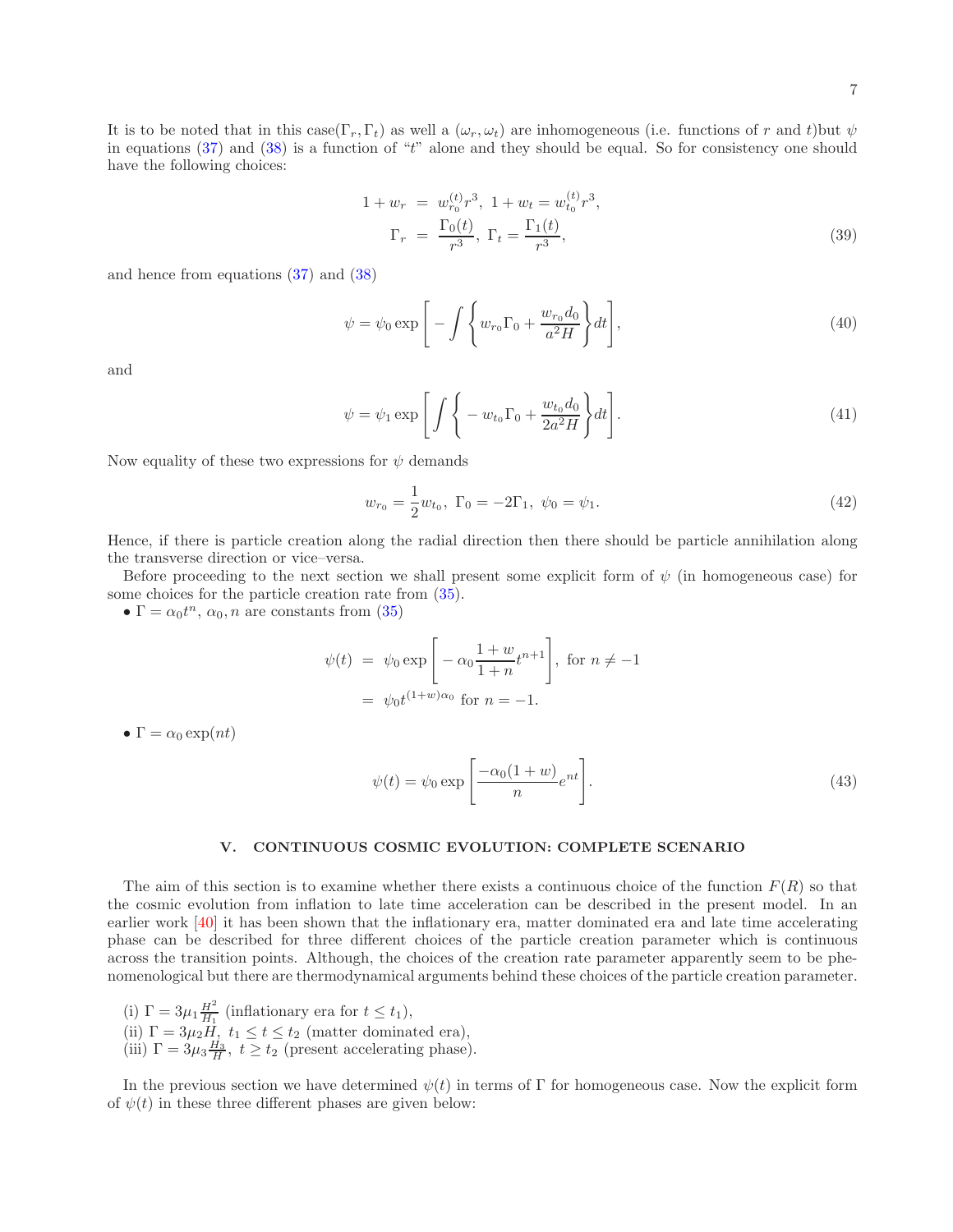Inflationary Era:

$$
H = \frac{H_1}{\mu_1 + (1 - \mu_1) \left(\frac{a}{a_1}\right)^{\frac{3(1+w)}{2}}},
$$
  

$$
\psi = \eta_1 \exp\left[-\frac{2}{a_1} \ln\left(1 - \frac{\mu_1}{\mu_1 + (1 - \mu_1)\left(\frac{a}{a_1}\right)^{\frac{3(1+w)}{2}}}\right)\right].
$$
 (44)

Matter dominated Era:

$$
H = H_1 \left( \frac{a}{a_1} \right)^{\frac{-3(1+w)(1-\mu_2)}{2}},
$$
  

$$
\psi = \eta_2 \exp \left[ -3\mu_2 (1+w) \ln a \right].
$$
 (45)

Late time accelerating phase:

$$
H = \mu_3 H_2 + \left(\frac{a}{a_2}\right)^{-3(1+w)},
$$
  
\n
$$
\psi = \eta_3 \exp\left[-\frac{\mu_3 H_2}{a_2} \ln\left(1 - \frac{\mu_3 H_2}{\mu_3 H_2 + \left(\frac{a}{a_2}\right)^{-3(1+w)}}\right)\right].
$$
\n(46)

Here  $(a_1, H_1)$  and  $(a_2, H_2)$  are the values of the scale factor and Hubble parameter at the transition epochs  $t = t_1$  and  $t = t_2$  respectively and  $\psi_1, \psi_2$  and  $\psi_3$  are the constants of integration. Now for the continuity of  $\psi$ at the junction point, the condition of this continuity should be in the form of the following

$$
a_1 \ln a_1 = \frac{2 \ln(1 - \mu_1)}{3 \mu_2 (1 + w)},
$$
  
and  

$$
a_2 \ln a_2 = \frac{H_2^2}{1 + w} \ln(1 + \mu_3 H_2),
$$
 (47)

provided  $\eta_1 = \eta_2 = \eta_3$ .

### VI. TESTS FOR  $F(R)$  GRAVITY MODELS

The admissibility of the present  $f(R)$ -gravity models will be discussed in this section. In fact, it will be examined whether these  $f(R)$  models are consistent with existing experimental results as well as observed data.

In metric formulation,  $f(R)$ -gravity theory is known to be equivalent to scalar tensor gravity [\[41\]](#page-12-1)–[\[44](#page-12-2)] with zero coupling parameter (i.e.,  $w = 0$ ) [\[43\]](#page-12-3) as in Brans-Dicke theory. As solar system tests do not allow small values of w so these tests rule out  $f(R)$  gravity models. However, the non-minimally coupled scalar degree of freedom in strongly massive region [\[45](#page-12-4)]–[\[47\]](#page-12-5) can be largely suppressed due to acquisition of excess mass and hence such similarity between the two gravity theories may not always be justified. Further, any viable  $f(R)$  gravity model should be consistent [\[47\]](#page-12-5)–[\[51](#page-12-6)] with the tests by the following constraints:

I.  $F(R)$  should be positive for all finite R to keep the effective Newton's constant:  $G_{eff} = \frac{G}{F(R)}$  to be positive. Moreover, at the microscopic level positivity of  $G_{eff}$  does not allow the gravitons to be ghost particles [\[51\]](#page-12-6).

II.  $\frac{dF}{dR} > 0$  for large R in the matter dominated Universe (i.e., for a stable high-curvature regime). So scalaron models do not become tachyonic at the quantum level.

III.  $F(R)$  should be tightly constraint as  $F(R) < 1$ , in big-bang nucleosynthesis and cosmic microwave background.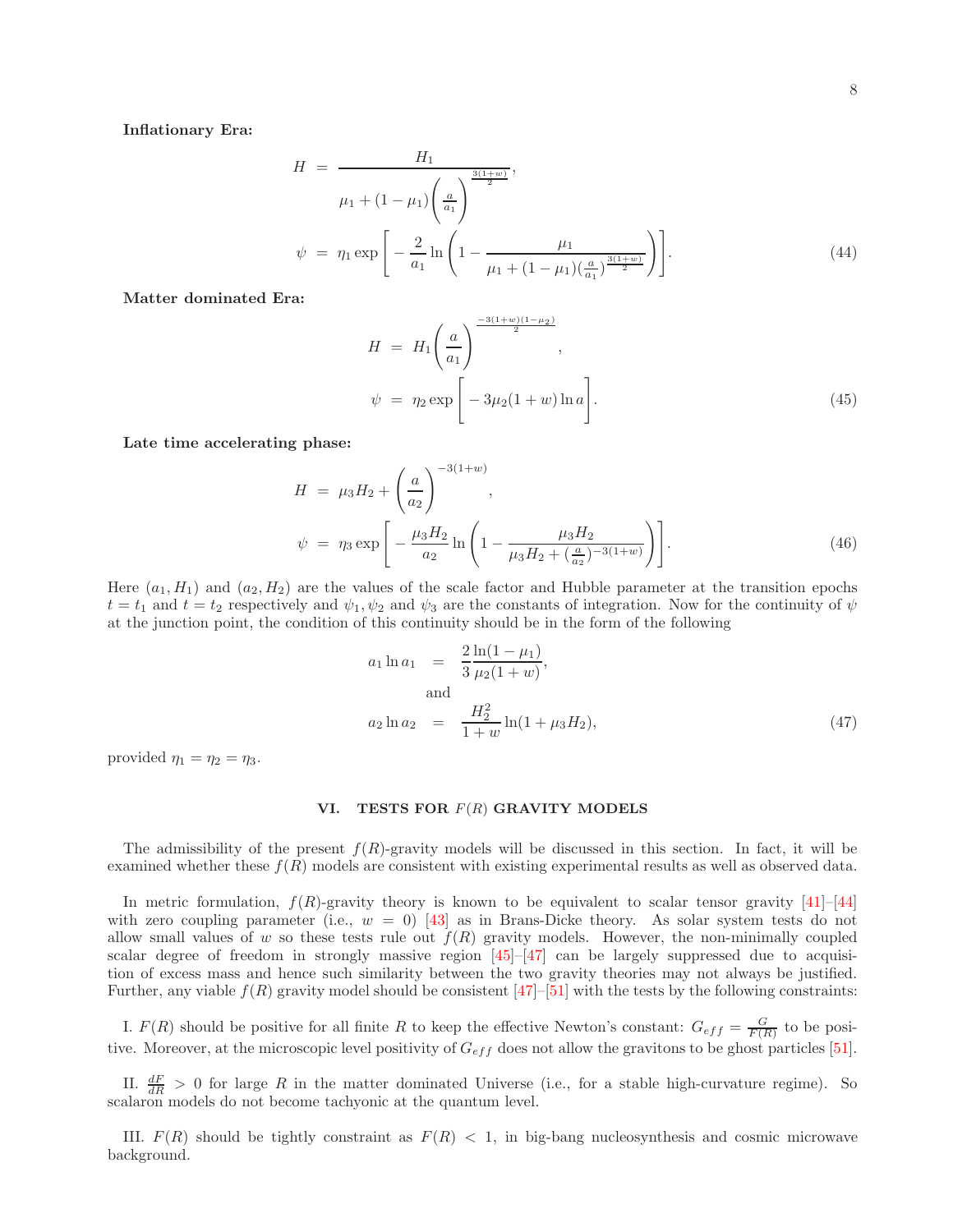IV. Although the galaxy formation surveys restrict  $F(R)$  to be  $|F(R) - 1| < 10^{-6}$  [\[29\]](#page-11-20) but this survey is not yet studied in  $F(R)$  model using N-body simulation. So the above constraint is yet to be confirmed.

| Sl. no.        | Solution of $F(R)$                                                     | Parameter constraint                                                              |
|----------------|------------------------------------------------------------------------|-----------------------------------------------------------------------------------|
|                | $\phi_0 R^{\frac{3w+1}{2}}$                                            | $0 < R < \left(\frac{1}{\phi_0}\right)^{\frac{2}{3w+1}}$                          |
|                |                                                                        | $w > -\frac{1}{3}, \ \phi_0 > 0$                                                  |
| $\overline{2}$ | $3\overline{w}+2$<br>$\phi_1\left\{\frac{R}{1-\sqrt{1+\xi R}}\right\}$ | $\phi_1 > 0, \xi > 0, 3w$ is even                                                 |
|                |                                                                        | $0 < R < \mu(\xi\mu - 2), \ \mu = \left(\frac{1}{\phi_0}\right)^{\frac{1}{2+3w}}$ |

Thus for above constraints we can restrict the arbitrary parameters for our  $F(R)$  solutions [\(24\)](#page-3-1) and [\(25\)](#page-3-2) as:

## VII. A THERMODYNAMICAL ANALYSIS OF THE F(R) GRAVITY THEORY IN THE PRESENT INHOMOGENEOUS MODEL:

The line element for the present inhomogeneous FLRW-type space-time (given in equation [\(7\)](#page-1-3)) can be expressed in terms of double null form as

$$
ds^2 = -2d\xi^+d\xi^- + R^2d\Omega_2^2,\tag{48}
$$

where  $d\xi^{\pm} = -\frac{1}{\sqrt{2}}$ 2  $\sqrt{2}$  $dt \mp \frac{adr}{\sqrt{1-b}}$  $1-\frac{b(r)}{r}$  $\setminus$ , are the null one-forms and  $R = ar$  is the usual area radius. The space-time

is assumed to be time-orientable with  $\partial_{\pm} = \frac{\partial}{\partial \xi^{\pm}} = -\sqrt{2}$  $\sqrt{ }$  $\partial t \mp \frac{\sqrt{1-\frac{b(r)}{r}}}{a} \partial r$ , as future pointing null vectors. Thus  $\xi^{\pm}$  = constant represent two families of null geodesics and the expansion scalars associated with these congruences of null geodesics are

$$
\theta_{\pm} = \frac{2}{R} \partial_{\pm} R. \tag{49}
$$

The positive or negative sign of the above scalars indicate the increase or decrease of the area of the sphere along the null directions.

According to Hayward [\[52\]](#page-12-7)-[\[55](#page-12-8)], a trapping horizon  $(H_T)$  is a hypersurface in 4D space-time foliated by 2-spheres with the restrictions:

$$
\theta_{+|H_T} = 0, \theta_{-|H_T} \neq 0 \text{ and } \mathcal{L}_{\theta_{+|H_T}} \neq 0. \tag{50}
$$

The above trapping horizon is identified as outer or inner according as  $\mathcal{L}_{\theta_{+|H_T|}}$  is positive or negative. Similarly, it is characterized as future or past depending on the sign  $\theta_{-|H_T|}$  as negative or positive. A dynamical black hole is defined  $[52]$ - $[55]$  $[55]$  as the space-time region bounded by future outer trapping horizon.

In the present context, horizon will be similar to the cosmological horizon of the de–Sitter space-time. If  $R_T$ is the area radius of the trapping horizon then  $R_T$  is characterized by [\[52\]](#page-12-7)-[\[57](#page-12-9)]

$$
\partial_{+}R|_{R=R_{T}} = 0,
$$
  
i.e.,  $R_{T} = \frac{1}{\sqrt{H^{2} + \frac{C(r)}{a^{2}}}} = R_{A},$  (51)

with  $C(r) = \frac{b(r)}{r}$ .

As,  $\partial_R B|_{R=R_T} = -2R_T H < 0$ , so the trapping horizon coincides with apparent horizon and is future in nature. Usually, in Universal thermodynamics any boundary of the Universe (analogous to BH horizon) is termed as horizon and in the present context trapping horizon is defined.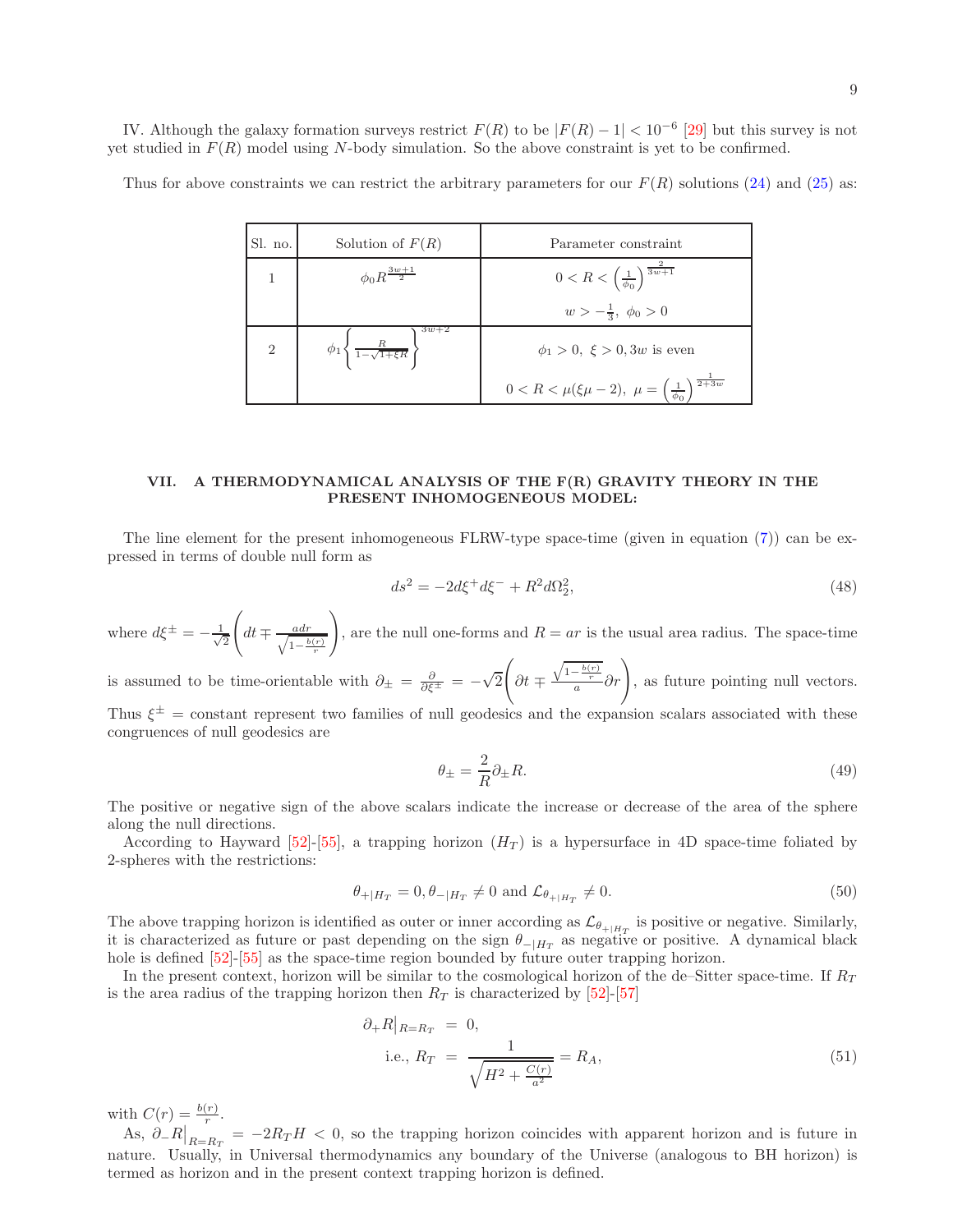From the point of view of thermodynamical analysis the surface gravity and Hawking temperature on any horizon  $(R = R_h)$  are defined as [\[58](#page-12-10)]

$$
\kappa_h = -\frac{1}{2} \frac{\partial \chi}{\partial R} \bigg|_{R=R_h} = \frac{R_h}{R_A^2},\tag{52}
$$

and

$$
T_h = \frac{|\kappa_h|}{2\pi} = \frac{R_h}{2\pi R_A^2},\tag{53}
$$

with  $\chi = h^{ab}\partial_a R \partial_b R$  ( $h^{ab}$  is the 2-metric of the normal  $(r, t)$ -plane of the spherical symmetry).

Moreover, Hayward [\[52\]](#page-12-7)-[\[55\]](#page-12-8) has shown that for non-static spherically symmetric space-times Einstein field equation known as "Unified first law" (UFL) which contains both physical and geometrical variables. The mathematical form of UFL is

<span id="page-9-1"></span>
$$
dE = A\psi + WdV,\tag{54}
$$

where the one form  $\psi$  represents energy flux (or energy supply), W is the work density, A, V are the area and volume bounded by the horizon and E is the Misner–Sharp energy  $[52]$ - $[57]$ . The explicit form of the above quantities are

$$
\psi = \psi_a dx^a, (a = 0, 1), \quad \psi_a = T_a^b \partial_b R + W \partial_a R,
$$
  
\n
$$
W = -\frac{1}{2} T_r \cdot T = -\frac{1}{2} T^{ab} h_{ab},
$$
  
\n
$$
A = 4\pi R^2, \quad V = \frac{4}{3} \pi R^3.
$$
\n(55)

and

$$
E = \frac{R}{2G} \left( 1 - h^{ab} \partial_a R \partial_b R \right).
$$

Note that purely geometric quantity  $E$  is related to the space-time structure and it measures the total energy inside the sphere of radius  $r$ . So for the present inhomogeneous model the above quantities take the form:

<span id="page-9-0"></span>
$$
\psi = \frac{1}{2} (\rho_t + p_{rt}) (-HRdt + adr),
$$
\n
$$
W = \frac{1}{2} (\rho_t - p_{rt}),
$$
\n
$$
E = 4\pi R^3 \left( H^2 + \frac{b}{rR^2} \right)
$$
\n(56)

with  $\rho_t = \frac{1}{\psi(t)} \{ \rho + \rho_g \}, \ p_{rt} = \frac{1}{\psi} \{ \rho_r + \rho_{rg} \}.$ 

Now using [\(56\)](#page-9-0) in the both sides of UFL in equation [\(54\)](#page-9-1) one gets the Einstein field equations [\(8\)](#page-1-4) and [\(9\)](#page-1-5) on any horizon and this justifies the claim of Hayward.

Further, on any horizon, if Bekenstein's entropy–area relation is assumed and the temperature on the horizon is taken as the generalized Hawking temperature [\[59\]](#page-12-11) i.e.,

<span id="page-9-2"></span>
$$
T_h^{(g)} = \alpha T_h,\tag{57}
$$

then for the validity of the first law of thermodynamics (i.e., Clausius relation:  $dE_h = T_h^{(g)}$  $h^{(g)}dS_h$ ) one gets

$$
\frac{\dot{E}_h}{\dot{R}_h} = \alpha |\kappa| R_h = \frac{E'_h}{R'_h},\tag{58}
$$

where  $\alpha$  is a dimensionless parameter. The above relation [\(58\)](#page-9-2) can be interpreted as the integrability condition for the following one form equation:

$$
dE_h = \lambda dR_h,\tag{59}
$$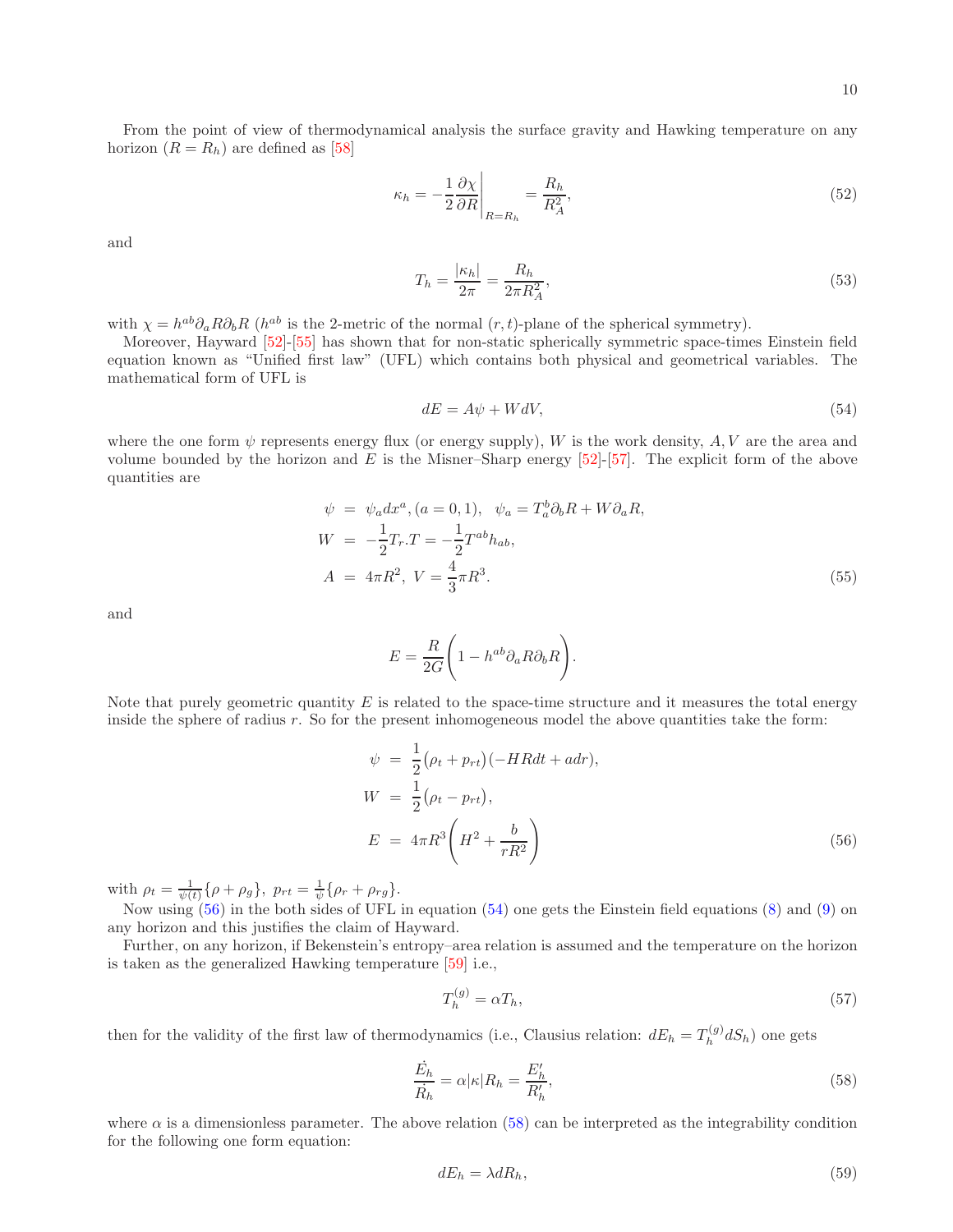where  $\lambda$  is an arbitrary (but smooth) function of t and r.

On the other hand, Using Einstein field equations [\(8\)](#page-1-4) and [\(9\)](#page-1-5) into the above integrability condition [\(58\)](#page-9-2) one gets (after simplification)

$$
\rho_t + p_{rt} = 0. \tag{60}
$$

Thus for the validity of the Clausius relation there is no restriction on the parameter  $\alpha$  rather it restricts the total effective fluid as a cosmological constant. Further using equations  $(17)-(20)$  $(17)-(20)$  in relation  $(60)$  one determines  $\psi(t)$  as

<span id="page-10-1"></span>
$$
\psi(t) = e^{-\int 3H(1+w_r)dt} \left[ \psi_0 - \frac{2b_0}{r_0^3} \int \frac{dt}{a^2 H} \exp \int 3H(1+w_r)dt \right],
$$
\n(61)

with  $\psi_0$ , the constant of integration.

Thus from the Clausius relation with the above integrability condition an explicit form of  $\psi(t)$  is obtained.

### VIII. SHORT DISCUSSION

The present work deals with cosmic evolution in  $f(R)$ -gravity theory in the background of a typical inhomogeneous space-time model known as inhomogeneous FLRW model. The justification of choosing inhomogeneous space-time model is given both from the point of view of early cosmic evolution as well as from the present late time cosmic evolution. The inhomogeneous function  $b(r)$  in the metric is chosen appropriately to make the scalar curvature homogeneous. As a result, there is a lot of simplification in the evolution equations. The functional form of  $f(R)$  has been determined for power law expansion for some typical choices of the power parameter. The  $f(R)$ -gravity model has been shown to be equivalent to Einstein gravity in two ways. At first, non-interactions 2-fluid model in Einstein gravity has been shown to be equivalent to the present  $f(R)$ -gravity theory. Here the first fluid is the usual cosmic fluid which is inhomogeneous and anisotropic in nature while the hypothetical fluid (known as curvature fluid) is homogeneous and isotropic in character. Secondly, in the context of non-equilibrium thermodynamics  $f(R)$ -gravity theory can be considered as Einstein gravity with particle creation mechanism. Non-singular emergent scenario is possible for the present  $f(R)$ -gravity model with normal (i.e., non-exotic) matter. It has been shown that quantum field theory in curved space-time with matter quantization may explain the avoidance of big-bang singularity and emergent scenario as an alternative to it. Further, a complete cosmic evolution starting from inflationary era to the present accelerating can be described by suitable choice of continuous form of  $f(R)$  function. The viability of  $f(R)$ -gravity theory as well as the form of  $f(R)$  has been examined from the existing experimental results and observational data. Some constraints have been imposed on the form of  $f(R)$ . Finally, a thermodynamical analysis using the idea of unified first law of Hayward has been presented and it is possible to obtain a form of  $f(R)$  from the validity of the Clausius relation. Therefore, in principle  $f(R)$ -gravity theory may be considered as an alternative to Einstein gravity for describing the whole cosmic evolution avoiding the big-bang singularity.

### Acknowledgments

Author DD thanks Department of Science and Technology (DST), Govt. of India for awarding Inspire research fellowship (File No: IF160067). SD acknowledge Science and Engineering Research Board (SERB), Govt. of India, for awarding National Post-Doctoral Fellowship (File No: PDF/2016/001435) and the Department of Mathematics, Jadavpur University where a part of the work was completed. SC thanks Science and Engineering Research Board (SERB) for awarding MATRICS Research Grant support (File No: MTR/2017/000407) and Inter University Center for Astronomy and Astrophysics (IUCAA), Pune, India for their warm hospitality as a part of the work was done during a visit.

<span id="page-10-0"></span><sup>[1]</sup> P. A. R. Ade et al., [Planck Collaboration], "Planck 2015 result XIII. Cosmological parameters" Astron. Astrophys 594, 13 (2016) ( [arXiv:1502.01589](http://arxiv.org/abs/1502.01589) [astro-ph.CO]).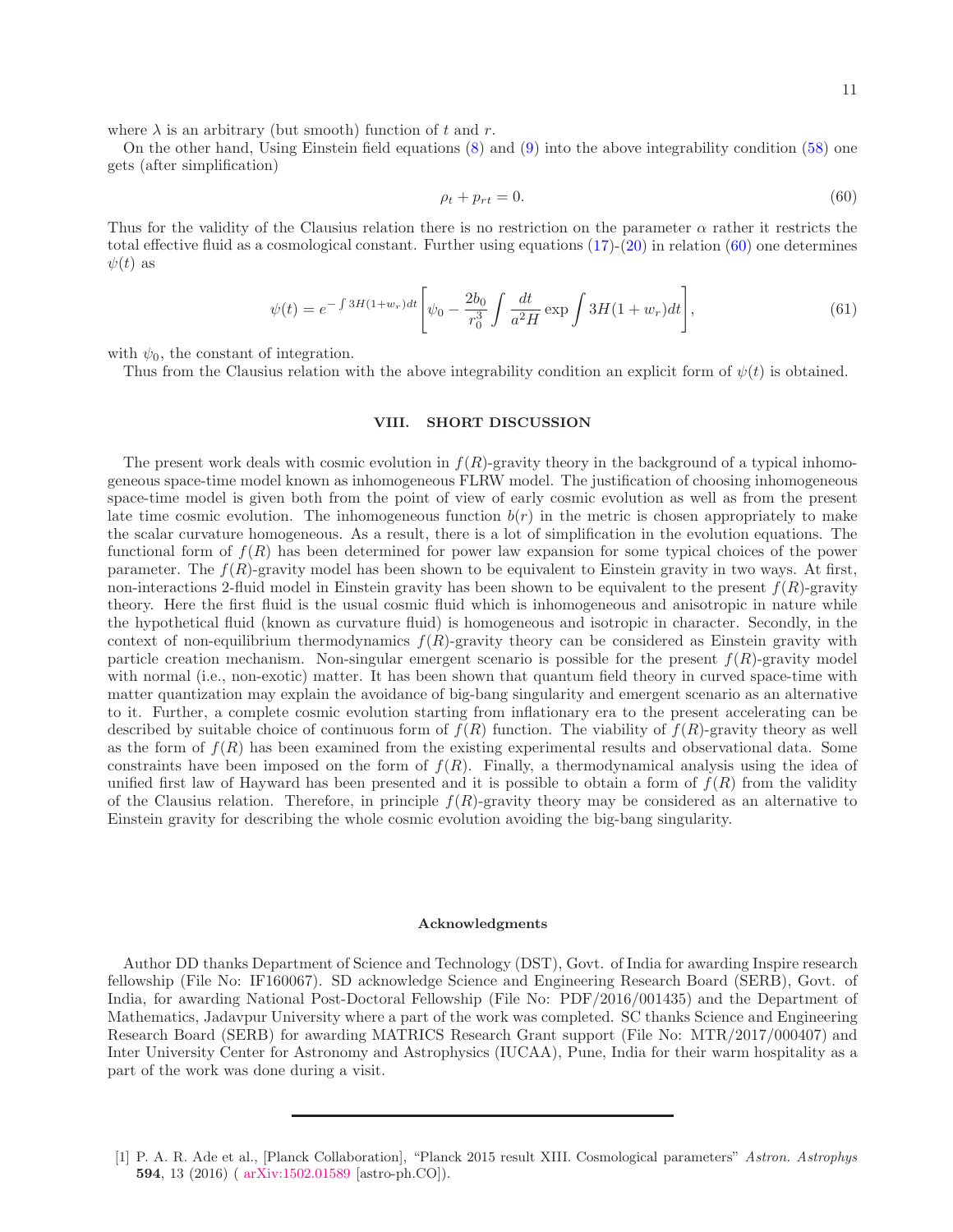- [2] E. Komatsu et al., "Seven–Year Wilkinson Microwave Anisotropy Probe (WMAP) Observations: Cosmological Interpretation" Astrophys. J. suppl. ser. 192, 18 (2011) (arXiv: 1001.4538 [astro-ph.CO]).
- [3] P. A. R. Ade et al. [Planck Collaboration], "Constraints on inflation" Astron. Astrophys 571, A22 (2014) ( [arXiv:1303.5082](http://arxiv.org/abs/1303.5082) [astro-ph.CO]).
- [4] D. J. Eisenstein et al., "Detection of the baryon acoustic peak in the large-scale correlation function of SDSS luminous red galaxies" Astrophys. J. 633, 560 (2005) (arXiv: [astro-ph/0501171\)](http://arxiv.org/abs/astro-ph/0501171).
- <span id="page-11-0"></span>[5] T. M. Davis et al., "Scrutinizing Exotic Cosmological Models Using ESSENCE Supernova Data Combined with Other Cosmological Probes" Astrophys. J. 666, 716 (2007) (arXiv: [astro-ph/0701510\)](http://arxiv.org/abs/astro-ph/0701510).
- <span id="page-11-1"></span>[6] T. Padmanabhan, Phys.Rep. "Cosmological constant: The Weight of the vacuum" 380, 235–320 (2003) (arXiv: [hep-th/0212290\)](http://arxiv.org/abs/hep-th/0212290).
- [7] P. J. Peebles and B. Ratra, "The Cosmological constant and dark energy" Rev. Mod. Phys. 75, 559–606 (2003) (arXiv: [astro-ph/0207347\)](http://arxiv.org/abs/astro-ph/0207347).
- <span id="page-11-2"></span>[8] E. J. Copland, M. Sami and S. Tsujikawa, "Dynamics of dark energy" Int. J. Mod. Phys. D 15, 1753–1936 (2006) (arXiv: [hep-th/0603057\)](http://arxiv.org/abs/hep-th/0603057) .
- <span id="page-11-3"></span>[9] S. M. Carroll, V. Duvvuri, M. Trodden, and M. S. Turner, "Is cosmic speed-up due to new gravitational physics?" Phys. Rev. D **70**, 043528 (2004).
- [10] S. Nojiri, S. D. Odintsov, "Modified gravity with negative and positive powers of curvature: Unification of inflation and cosmic acceleration" Phys. Rev. D 68, 123512 (2003) [\(arXiv:hep-th/0307288\)](http://arxiv.org/abs/hep-th/0307288).
- <span id="page-11-4"></span>[11] S. M. Carroll, A. De Felice, V. Duvvuri, D. A. Easson, M. Trodden, and M. S. Turner, "Cosmology of generalized modified gravity models" Phys. Rev. D 71, 063513 (2005) [\(arXiv:astro-ph/0410031\)](http://arxiv.org/abs/astro-ph/0410031).
- <span id="page-11-5"></span>[12] G. R. Dvali, G. Gabadadze and M. Porrati, "4-D gravity on a brane in 5-D Minkowski space " Phys. Lett. B 485, 208 (2000) (arXiv: [hep-th/0005016](http://arxiv.org/abs/hep-th/0005016) ).
- <span id="page-11-6"></span>[13] C. Deffayet, "Cosmology on a brane in Minkowski bulk " Phys. Lett. B 502, 199 (2001) [\(arXiv:hep-th/0010186\)](http://arxiv.org/abs/hep-th/0010186).
- <span id="page-11-7"></span>[14] G. Cognola, E. Elizalde, S. Nojiri, S. D. Odintsov, and S. Zerbini, "Dark energy in modified Gauss-Bonnet gravity: Late-time acceleration and the hierarchy problem" Phys. Rev. D 73, 084007 (2006).
- <span id="page-11-8"></span>[15] S. Capozziello, V. F. Cardone and A. Troisi, "Dark energy and dark matter as curvature effects?" JCAP 08, 001 (2006). "Low surface brightness galaxy rotation curves in the low energy limit of  $R<sup>n</sup>$  gravity: no need for dark matter?" Mon. Not. Roy. Astron. Soc. 375, 1423 (2007) (arXiv: [astro-ph/0603522\)](http://arxiv.org/abs/astro-ph/0603522).
- <span id="page-11-9"></span>[16] C. F. Martins and P. Salucci, "Analysis of Rotation Curves in the framework of  $R<sup>n</sup>$  gravity " Mon. Not. Roy. Astron. Soc. 381, 1103 (2007) [\(arXiv:astro-ph/0703243\)](http://arxiv.org/abs/astro-ph/0703243).
- <span id="page-11-10"></span>[17] S. Capozziello and S. Tsujikawa, "Solar system and equivalence principle constraints on  $f(R)$  gravity by the chameleon approach" Phys. Rev. D 77, 107501 (2008) [\(arXiv:0712.2268](http://arxiv.org/abs/0712.2268) [gr-qc]).
- [18] V. Faraoni, "Solar system experiments do not yet veto modified gravity models"Phys. Rev. D 74, 023529 (2006).
- <span id="page-11-11"></span>[19] S. Capozziello, A. Stabile, and A. Troisi, "Newtonian limit of  $f(R)$  gravity" Phys. Rev. D 76, 104019 (2007) [\(arXiv:0708.0723](http://arxiv.org/abs/0708.0723) [gr-qc]).
- <span id="page-11-12"></span>[20] J.-Q. Guo and A. V. Frolov, "Cosmological dynamics in  $f(R)$  gravity" Phys. Rev. D 88, 124036 (2013) [\(arXiv:1305.7290](http://arxiv.org/abs/1305.7290) [astro-ph.CO]).
- <span id="page-11-13"></span>[21] L. Amendola and S. Tsujikawa , "Phantom crossing, equation-of-state singularities, and local gravity constraints in  $f(R)$  models" *Phys. Lett. B* **660**, 125 (2008).
- <span id="page-11-14"></span>[22] S. Nojiri, and S. D. Odintsov, "General Relativity and Quantum Cosmology Unified cosmic history in modified gravity: from  $f(R)$  theory to Lorentz non-invariant models" Phys. Rept. 505, 59 (2011) [\(arXiv:1011.0544](http://arxiv.org/abs/1011.0544) [gr-qc]).
- [23] T. P. Sotiriou and V. Faraoni, "  $f(R)$  Theories Of Gravity" Rev. Mod. Phys. 82, 451 (2010) (arXiv: 0805.1726  $\left[\text{gr-qc}\right]$ ).
- <span id="page-11-15"></span>[24] S. Capozziello and V. Faraoni, "Beyond Einstein Gravity–A Survey of Gravitational Theories for Cosmology and Astrophysics" Fundamental Theories of Physics 170 Springer, (2011).
- <span id="page-11-16"></span>[25] H. Weyl, "Gravitation and electricity" Sitzungsber. Preuss. Akad. Wiss. Berlin (Math. Phys.) 1918, 465 (1918).
- <span id="page-11-17"></span>[26] J. F. Donoghue, "Introduction to the Effective Field Theory Description of Gravity" [arXiv:gr-qc/9512024.](http://arxiv.org/abs/gr-qc/9512024)
- <span id="page-11-18"></span>[27] A. A. Starobinsky, "A new type of isotropic cosmological models without singularity" Phys. Lett. B 91, 99 (1980).
- <span id="page-11-19"></span>[28] S. Capozziello, M. De Laurentis and O. Luongo, , "Connecting early and late universe by  $f(R)$  gravity" Int. J. Mod. Phys. D 24 1541002, (2015) (arXiv: 1411.2822 [gr-qc]).
- <span id="page-11-20"></span>[29] S. Bhattacharya and S. Chakraborty, " $f(R)$  gravity solutions for evolving wormholes" Eur. Phys. J. C 77, 558 (2017) [arXiv:1506.03968](http://arxiv.org/abs/1506.03968) [gr-qc].
- <span id="page-11-21"></span>[30] J. F. Pascual-Sanchez, "Cosmic Acceleration: Inhomogeneity Versus Vacuum Energy" Mod. Phys. Lett. A 14, 1539 (1999).
- <span id="page-11-22"></span>[31] S. Rasanen, *J. Cosmol. Astropart. Phys.* **0611**, 003 (2006).
- <span id="page-11-23"></span>[32] S. Pan and S. Chakraborty, "Dynamic wormholes with particle creation mechanism" Eur. Phys. J. C 75, 21 (2015).
- <span id="page-11-24"></span>[33] S. Bhattacharya and S. Chakraborty, "A model of the emergent Universe in inhomogeneous spacetime" Class. Quant. Grav 33, 035013 (2016).
- <span id="page-11-25"></span>[34] G. Lemaitre, Ann. Soc. Sci. Brux. Ser. I. Sci. Math. Astron. Phys. A 53, 51 (1933).
- [35] G. Lemaitre, *Gen. Relat. Gravit.* **29**, 641 (1997).
- [36] R. C. Tolman, "Effect of Inhomogeneity on Cosmological Models" Proc. Nat. Acad. Sci. 20, 169 (1934).
- [37] H. Bondi, "Spherically Symmetrical Models In General relativity" Mon. Not. R. Astron. Soc. 107, 410 (1947).
- <span id="page-11-26"></span>[38] S. Chakraborty and S. Saha, "A study of different horizons in inhomogeneous LTB cosmological model" Modern Physics Letters A 30, 1550024 (2015).
- <span id="page-11-27"></span>[39] S. Capozziello and M. De Laurentis, "Extended Theories of Gravity" Phys. Rep. 509, 167 (2011).